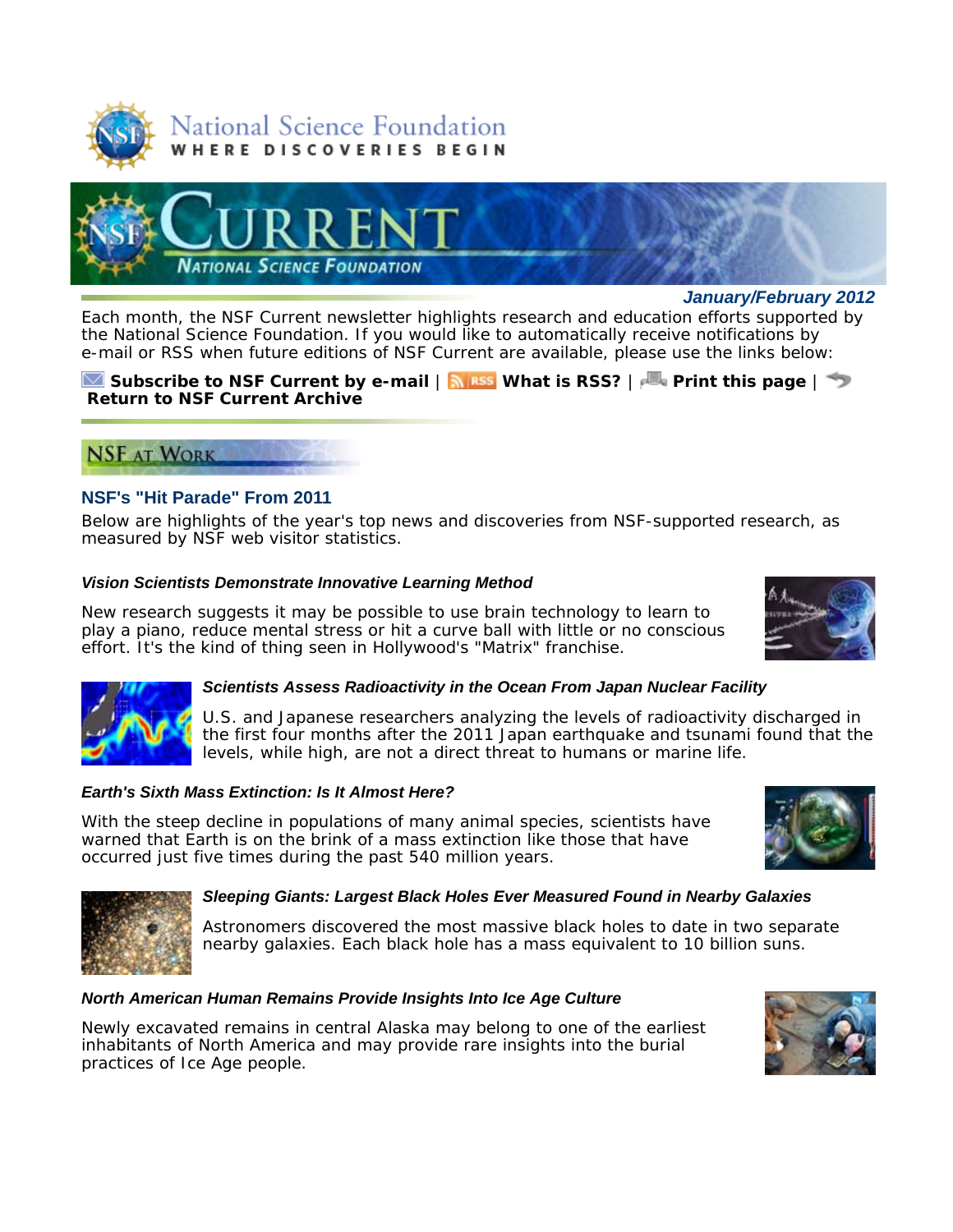

#### *Foiling the Plan of a Cyberbully*

Highly publicized cases of online bullying, or cyberbullying, are getting attention from parents, teachers, school administrators and academic experts. But some experts ask: Is "cyberbullying" a real culprit? The answer depends on who's asked. Watch a **video** of psychologist Sheri Bauman on strategies to prevent cyberbullying.

*Photo credits: Nicolle Rager Fuller, NSF; Woods Hole Oceanographic Institution; Nicolle Rager Fuller, NSF; Gemini Observatory/AURA/Lynette Cook; Lisa Raffensperger, NSF; Nicolle Rager Fuller, NSF*

### **Biologists Replicate Key Step Leading to Life on Earth**



The green cells are undergoing cell death, a cellular division of labor fostering new life. *Credit: Will Ratcliff and Mike Travisano*

More than 500 million years ago, single-celled organisms on Earth's surface began forming multi-cellular clusters that ultimately became plants and animals. But how that happened is a question that has long eluded evolutionary biologists.

NSF-supported scientists at the University of Minnesota have replicated that step in the laboratory using common Brewer's yeast, a single-celled organism. In 60 days, the yeast developed multi-cellular clusters that work together cooperatively, reproduce and adapt to their environment. In essence, they developed into precursors of the types of life that exist on Earth today. The research was supported by NSF grants **0918897** and **1051115**.

**Read more** and **view a video** about the results, published January 17, 2012, by *Proceedings of the National Academy of Sciences*.

### **National Science Board Releases Report on NSF Merit Review Criteria**

A National Science Board task force conducted an examination of the two merit review criteria--**intellectual merit** and **broader impacts**--that NSF uses to evaluate every proposal it receives. Several thousand individuals from stakeholder groups provided input. **The report**, released in January, concluded that the criteria are appropriate for evaluating proposals but recommended revising the descriptions to give the NSF community a better understanding of the criteria and how they relate to each other. In addition, the report identified three principles that apply to NSF's use of the criteria:



*Credit: National Science Board*

All NSF projects should be of the highest quality and have the potential to advance, if not transform, the frontiers of knowledge.

- NSF projects, in the aggregate, should contribute more broadly to achieving societal goals.
- Assessment and evaluation of NSF-funded projects should be based on appropriate metrics, keeping in mind the likely correlation between the effect of broader impacts and the resources provided to implement projects.

Read more in the NSF **press release**.

# **DID YOU KNOW?**

#### **Asian Investments Gaining on U.S., Says New Report**

According to *Science and Engineering Indicators 2012*, a biennial report on the U.S. and international science and engineering enterprises, the United States conducts more science and technology research and development (R&D) than any other nation. But the Asian region is rapidly increasing its R&D investment and overtaking the United States. In China alone, R&D growth increased a stunning 28 percent in 2008-2009, with another 20 percent increase reported for 2009-2010, propelling China past Japan and into second place behind the United States.

For more information, see the **NSF press release** or **Chapter 4** of the report, published in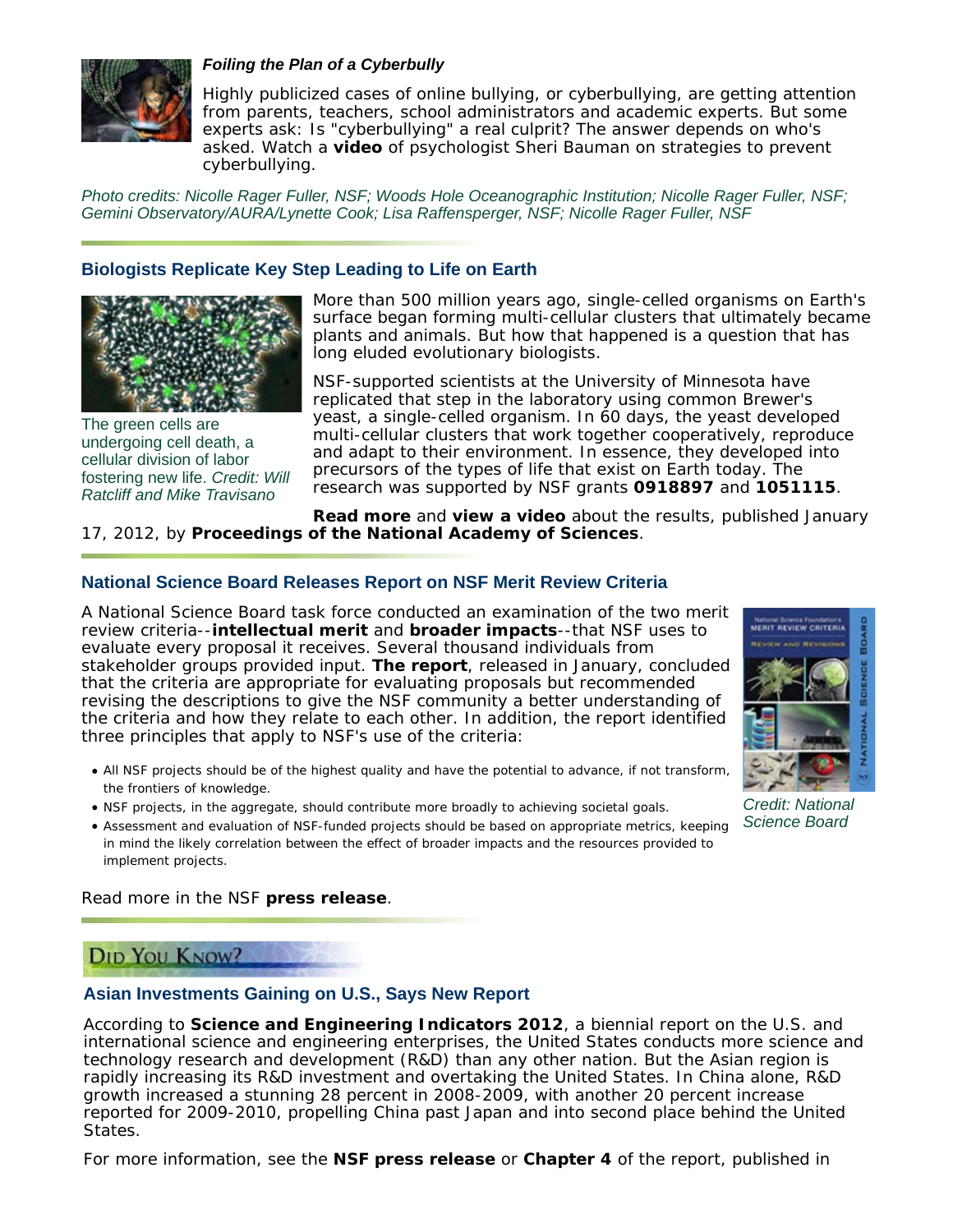# **FACES OF NSF RESEARCH**

#### **Indigenous People Provide Valuable Assistance in Amazon Field Survey**



A Makushi man opening a transect trail in the Amazon basin region of Guyana. *Jeffrey Luzar*

No one is in a better position to monitor environmental conditions in remote areas of the natural world than the people living there.

Stanford University ecologist José Fragoso demonstrated the value of enlisting local, non-scientist residents in efforts to collect field data over large areas. He successfully completed a five-year study of a 48,000-square-kilometer tract in the Amazon Basin with the help of 340 villagers trained in scientific survey techniques, such as walking a transect, recording sightings of plants and animals, and marking observations on a map.

Credit: Sean Giery and read, write or do arithmetic but were expert Younger villagers with formal education were often paired with older villagers, many of whom could not bushmen. In all, the technicians logged 48,000 sightings of 267 animal species. They also recorded



Makushi indigenous people learn to use maps of their region. *Credit: Sean Giery and Jeffrey Luzar*

more than 33,000 locations of plants on which the animals feed. The partnership allowed the researchers to gather far more data than otherwise would have been possible.

Learn more from this **video** and **Stanford press release**. Fragoso's research is supported by NSF grant **0837531**.

# **NSF IN THE NEWS**

**In Eureka Park, Start-ups Get a Slice of CES** (*The Washington Post*) The International Consumer Electronics Show isn't just for "big-wigs" like Google and Qualcomm. This year, CES featured a special area for start-ups. NSF has given grants to 28 of the exhibitors.

**NBC Brings 'Science of NHL Hockey' to TVs, Classrooms** (*The New York Times*) A series of educational segments on the "Science of NHL Hockey" made their debut during the NBC Sports Network's coverage of the All-Star festivities. In each video, an NSF-supported scientist explains a science principle.

**Commentary: Science Rediscovers Entrepreneurship** (*CNBC*) Over the last two months, the U.S. government has been running one of the most "audacious" experiments in entrepreneurship since World War II--the Innovation Corps, set up by NSF as an incubator for scientists.

### **THE RIPPLE EFFECT**

### **Winners of 2011 International Science & Engineering Visualization Challenge Announced**



How many people would have heard of fractal geometry, double helix, or solar flares if it weren't for the spectacular images? Illustrations can encourage popular interest in science and engineering and help in understanding complex research developments. NSF and the journal *Science* created the **International Science & Engineering Visualization Challenge** to celebrate and encourage the visual communication of science for educational